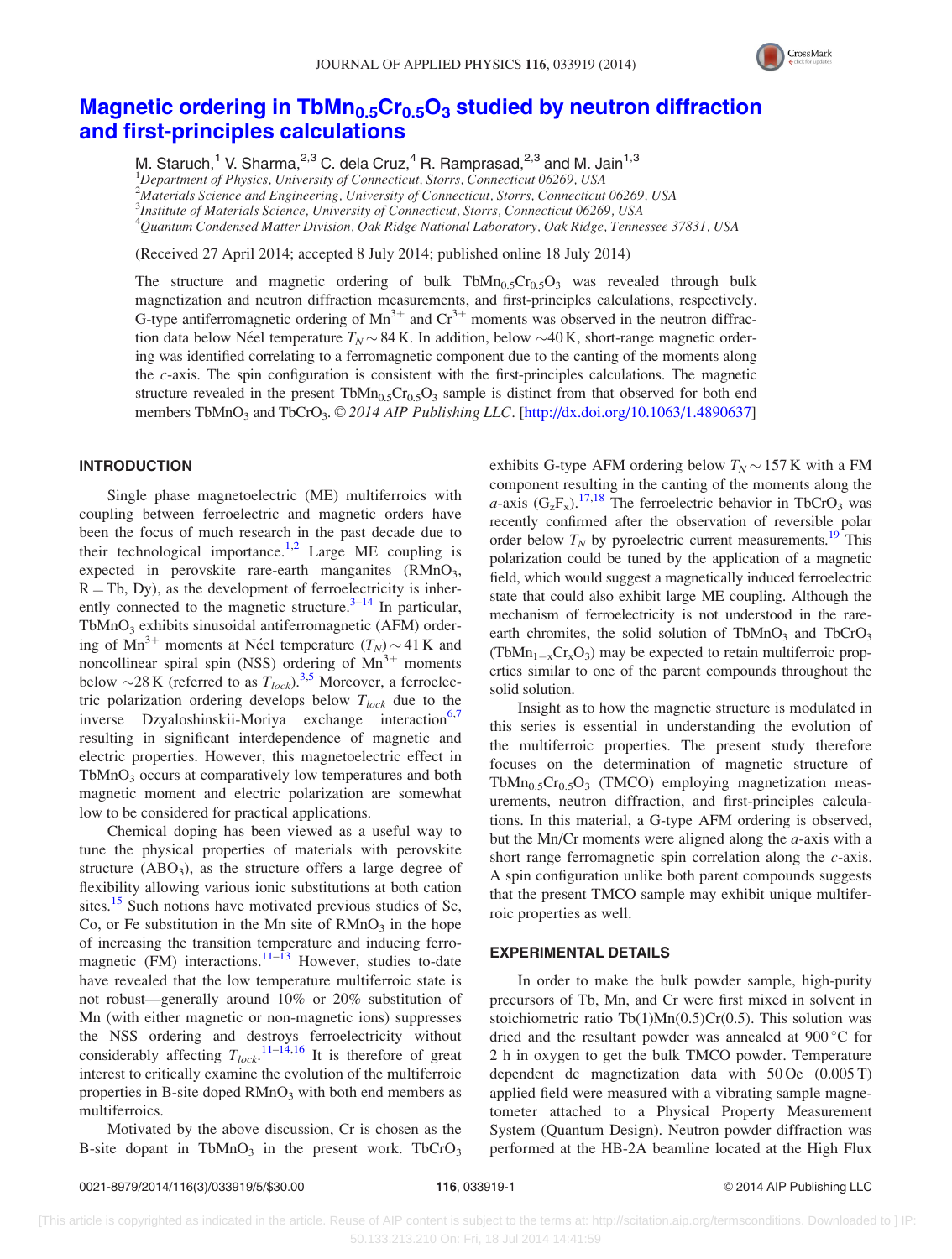<span id="page-1-0"></span>Isotope Reactor (Oak Ridge National Laboratory). The (113) reflection of a germanium wafer-stack monochromator was utilized resulting in a wavelength  $\lambda = 2.4085$  A. Neutron diffraction patterns were measured at temperatures between 3.4 K and 100 K. Rietveld refinement of the neutron diffraction data was performed with the FullProf suite. $20$  Peaks from the sample holder were refined by profile matching with constant scale factor and the background was fitted by a linear interpolation between a set of background points with refinable height.

## COMPUTATIONAL DETAILS

First-principles calculations using density functional theory (DFT) were performed using the projector-augmented wave method and a plane-wave cutoff energy of 500 eV, as implemented in the Vienna *ab initio* simulation package. $21-23$  $21-23$  $21-23$  The exchange correlation interaction is treated within the generalized gradient approximation (GGA) using the Perdew-Burke-Ernzerhof functional.<sup>[24](#page-4-0)</sup> It is worth mentioning that first principles results for the parent material TbMnO<sub>3</sub> (Ref.  $25$ ) are very sensitive to the choice of calculation parameters, especially the values of the on-site Coulomb energy  $(U)$ . Therefore, in the present case, total energy calculations were also performed using the GGA plus the on-site repulsion (i.e.,  $GGA + U$ ) using a U value of 2.0 eV, which leads to exchange interactions between the  $Mn^{3+}/Cr^{3+}$ ions. The relaxation of atomic positions and optimization of lattice parameters were performed by the conjugate gradient method. All calculations were performed with and without including spin-orbital coupling (SOC). The atomic positions were relaxed until the maximum component of the force on each atom was smaller than  $0.02 \text{ eV/A}$ . A  $\Gamma$ -centered k-point mesh of  $3 \times 3 \times 2$  was employed to produce converged results within 0.1 meV per formula unit.

## RESULTS

The temperature dependent zero-field cooled (ZFC) and field cooled (FC) dc magnetization data of the TMCO bulk powder are shown in Figure 1. Bifurcation of the ZFC and FC curves below  $\sim$ 84 K indicates the onset of ferromagnetic-like ordering. An anomaly in the ZFC data at 84 K, which can be observed clearly as a local minimum in the  $dM/dT$  plot, indicates the onset of long-range magnetic ordering. In addition, an anomaly in  $dM/dT$  plot at  $\sim$  44 K suggests a second magnetic transition. It should be noted that the onset of magnetic ordering in the present TMCO sample is between that of the two end members of the solid solution  $(T_N \sim 41 \text{ K}$  and  $\sim$ 157 K for TbMnO<sub>3</sub> and TbCrO<sub>3</sub>, respectively), suggesting that the transition temperature in the TbMnO<sub>3</sub>-TbCrO<sub>3</sub> solid solution is tunable by modifying the Mn/Cr ratio.

Rietveld refinement of the neutron powder diffraction pattern taken at 100 K suggests that TMCO is an orthorhombically distorted perovskite with the space group Pbnm. The resulting lattice parameters, M-O bond lengths and M-O-M bond angles  $(M = Mn^{3+}, Cr^{3+})$ , are presented in Table [I.](#page-2-0) Results of the first-principles calculations performed with GGA and GGA  $+ U$  (also reported in Table [I\)](#page-2-0) are close



FIG. 1. (a) Temperature dependent zero-field cooled and field cooled magnetization of TbMn<sub>0.5</sub>Cr<sub>0.5</sub>O<sub>3</sub> with 50 Oe applied field. The kinks in the temperature dependent dM/dT data (b) indicate the onset of long range order of the Mn and Cr spins at  $T_N$  as well as a FM short range correlations at  $T_{SR}$ .

to the experimentally determined values, thus validating the use of these models for the TMCO system.

Figure  $2(a)$  shows the refinement of the neutron powder diffraction pattern measured at 3.4 K. The appearance of intensity at  $Q = 1.40 \text{ Å}^{-1}$  and  $1.45 \text{ Å}^{-1}$  upon cooling to 3.4 K indicates the onset of long range magnetic ordering. These peaks can be indexed to a magnetic propagation vector  $k_m = (0, 0, 0)$ . Refinement of the diffraction pattern taken at 3.4 K revealed that a G-type AFM alignment of both  $Mn^{3+}$ and  $Cr^{3+}$  moments with spins oriented along the *a*-axis best fits the data. The refinement of the nuclear and magnetic profile fits the data well with  $R_p = 3.85$ ,  $R_{wp} = 5.09$ , and  $\chi^2$  ~ 4.89. In modeling the low temperature magnetic phase, the Mn and Cr moments cannot be reliably refined independently. Therefore, the magnetic moment at each B-site was assumed to be equal and was found to saturate to  $(0.77 \pm 0.05)$   $\mu$ <sub>B</sub> per Mn/Cr site at 3.4 K. The intensity of the  $(011)$ <sub>M</sub> magnetic peak was tracked as a function of temperature and plotted as the corresponding static ordered moment at the B site  $\{Figure 2(b)\}\$ . The transition temperature agrees with Néel temperature of  $\sim 84$  K from bulk magnetization measurements. The precision in the moment along the b-axis and c-axis (determined as the value before a significant change in the reliability factor is observed) was  $\sim 0.01 \mu_B$ , indicating that the spins lie almost completely along the a-axis.

Figure [3](#page-2-0) displays the temperature evolution of the low-Q diffraction profile. There is a notable increase in intensity below 40 K in the form of a broad peak  $\sim$ 1.15 Å<sup>-1</sup>. The broad, asymmetric Warren-type peak indicates the presence of short-range ordering in TMCO, which corresponds closely to the  $(010)_M$  and  $(100)_M$  reflections of the magnetic structure. Modeling of the data reveals that these peaks are consistent with a FM correlation along the c-axis in addition to the long range AFM order that sets in at  $T_N$ . This would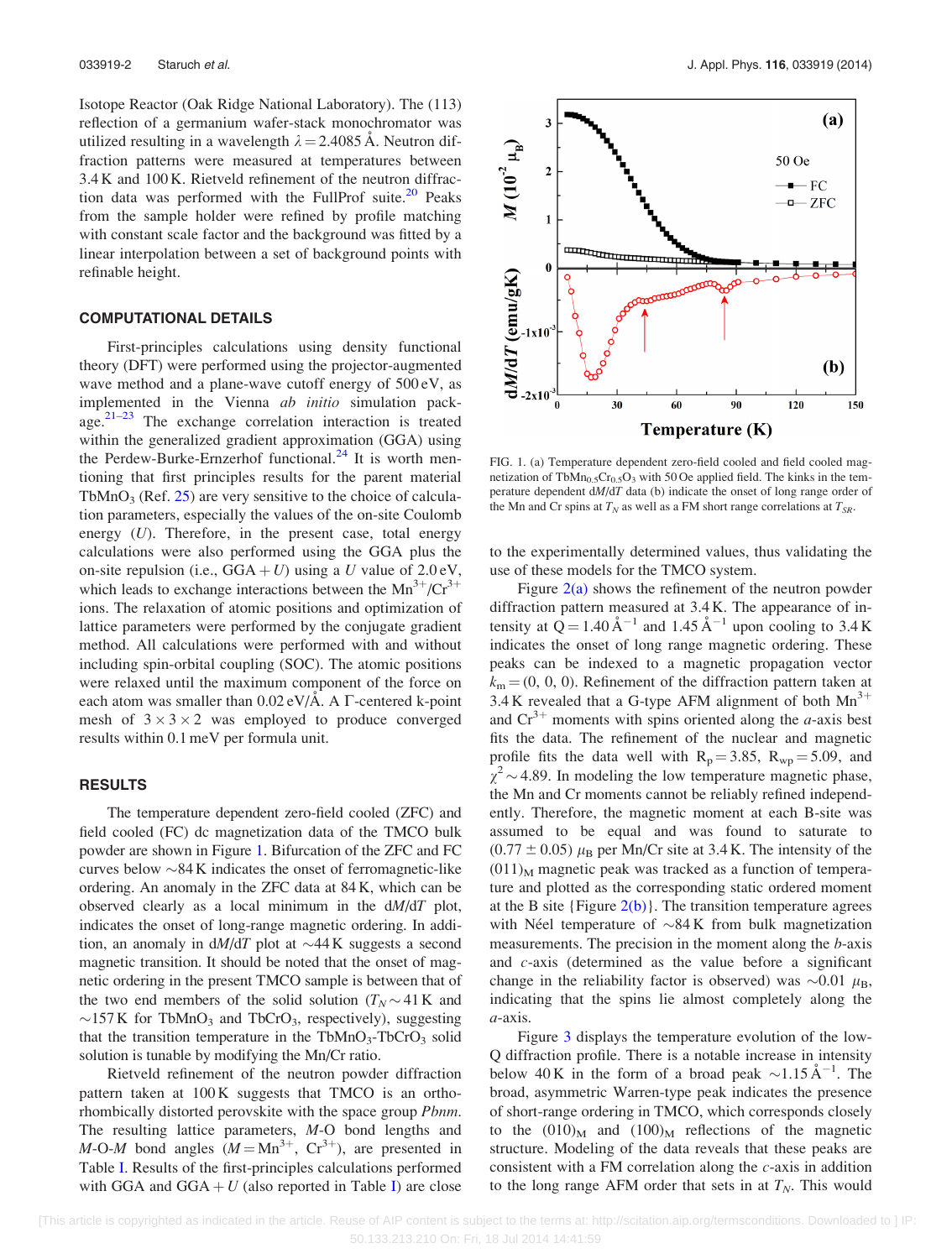|                                   | Crystal structure of TbMn <sub>0</sub> $_5Cr_0$ $_5O_3$ |       |       |                                      |               |                  |
|-----------------------------------|---------------------------------------------------------|-------|-------|--------------------------------------|---------------|------------------|
|                                   | Neutron powder diffraction<br>5.301                     |       |       | DFT GGA $(GGA + U)$<br>5.309 (5.293) |               |                  |
| $a(\AA)$                          |                                                         |       |       |                                      |               |                  |
| $b(\AA)$                          |                                                         | 5.605 |       |                                      | 5.673 (5.697) |                  |
| c(A)                              |                                                         | 7.505 |       |                                      | 7.595 (7.596) |                  |
| $d1_{\text{Mn}/\text{Cr-O2}}$ (A) |                                                         | 2.059 |       |                                      | 2.023 (1.992) |                  |
| $d2_{\text{Mn/Cr-O2}}(\AA)$       |                                                         | 1.956 |       |                                      | 1.944 (1.970) |                  |
| $d_{\text{Mn/Cr-O1}}(\AA)$        |                                                         | 1.958 |       |                                      | 1.944 (1.970) |                  |
| $Mn/Cr-O2-Mn/Cr$ (deg)            |                                                         | 147.7 |       |                                      | 147.4 (148.0) |                  |
| $Mn/Cr-O_1-Mn/Cr$ (deg)           |                                                         | 146.9 |       |                                      | 146.1(146.6)  |                  |
| Atomic coordinates:               | $\boldsymbol{\mathcal{X}}$                              | y     | Ζ     | $\boldsymbol{\mathcal{X}}$           | $\mathcal{V}$ | $\boldsymbol{Z}$ |
| Tb1 $(4c)$                        | 0.983                                                   | 0.070 | 0.250 | 0.981(0.981)                         | 0.073(0.074)  | 0.250(0.250)     |
| O1(4c)                            | 0.100                                                   | 0.469 | 0.250 | 0.109(0.110)                         | 0.464(0.464)  | 0.249(0.248)     |
| O2(8d)                            | 0.700                                                   | 0.308 | 0.049 | 0.693(0.693)                         | 0.302(0.302)  | 0.056(0.056)     |
| Mn/Cr(4b)                         | 0.500                                                   | 0.000 | 0.000 | 0.500(0.500)                         | 0.000(0.000)  | 0.000(0.000)     |

<span id="page-2-0"></span>TABLE I. Summary of crystal structure parameters determined from Rietveld refinement results of the neutron powder diffraction pattern at 100 K, and 0 K DFT calculations using the GGA and GGA+U methods.

suggest that the G-type AFM order is canted towards the c-axis at low temperatures. The short range FM correlation has an approximate in-plane correlation length of  $\sim$ 11.3 Å. The temperature dependence of the intensity at  $Q_{SR} = 1.15 \text{ Å}^{-1}$ shows the onset of short-range magnetic order at  $T_{SR}$  ~ 40 K. These observations are consistent with dc magnetic data



FIG. 2. (a) Rietveld refinement of the neutron powder diffraction data at 3.4 K with the structural model of TMCO, a phase representing the sample holder, and the magnetic phase. The magnetic phase is revealed to be a collinear G-type AFM ordering of the Mn and Cr spins along the  $a$ -axis. (b) Temperature dependence of the intensity of the  $(011)_{M}$  magnetic reflection normalized to the saturated moment at 3.4 K of  $(0.77 \pm 0.05)$   $\mu_B$  per Mn/Cr. The solid line is to guide the eye. The inset shows the  $(011)<sub>M</sub>$  and  $(101)$ <sub>M</sub> peaks at temperatures between 3.4 K and 100 K.

(Figure [1\)](#page-1-0) as  $T_{SR}$  corresponds with the second peak observed in the dM/dT plot, suggesting that this anomaly develops as a result of a short range ferromagnetic correlation.

DFT calculations were performed to independently determine the possible low temperature magnetic ground state. In order to examine the most stable spin ordering in TMCO, energy optimization was performed with  $Mn^{3+}$  and  $Cr^{3+}$  ions alternating along a and c axes for possible spin configurations, such as FM, A-type AFM configuration, and G-type AFM ordering with spins oriented along the  $a$  as well as the c-axis, while assuming equivalent magnetic moment at each site, as shown in Figure [4.](#page-3-0) The results of the energy minimization calculations present consistency between the



FIG. 3. Development of a broad peak at low Q with temperature around the positions of  $(100)_{\text{M}}$  and  $(010)_{\text{M}}$  indicating the presence of ferromagnetic correlations along the c-axis in addition to collinear in-plane AFM order of  $Mn^{3+}$  and  $Cr^{3+}$  spins. The inset shows the temperature dependence of the intensity of the short-range ordering peak centered at  $Q = 1.15 \text{ Å}^{-1}$ , with an onset at  $T_{SR} \sim 40$  K. Dashed/solid lines are guides for the eyes.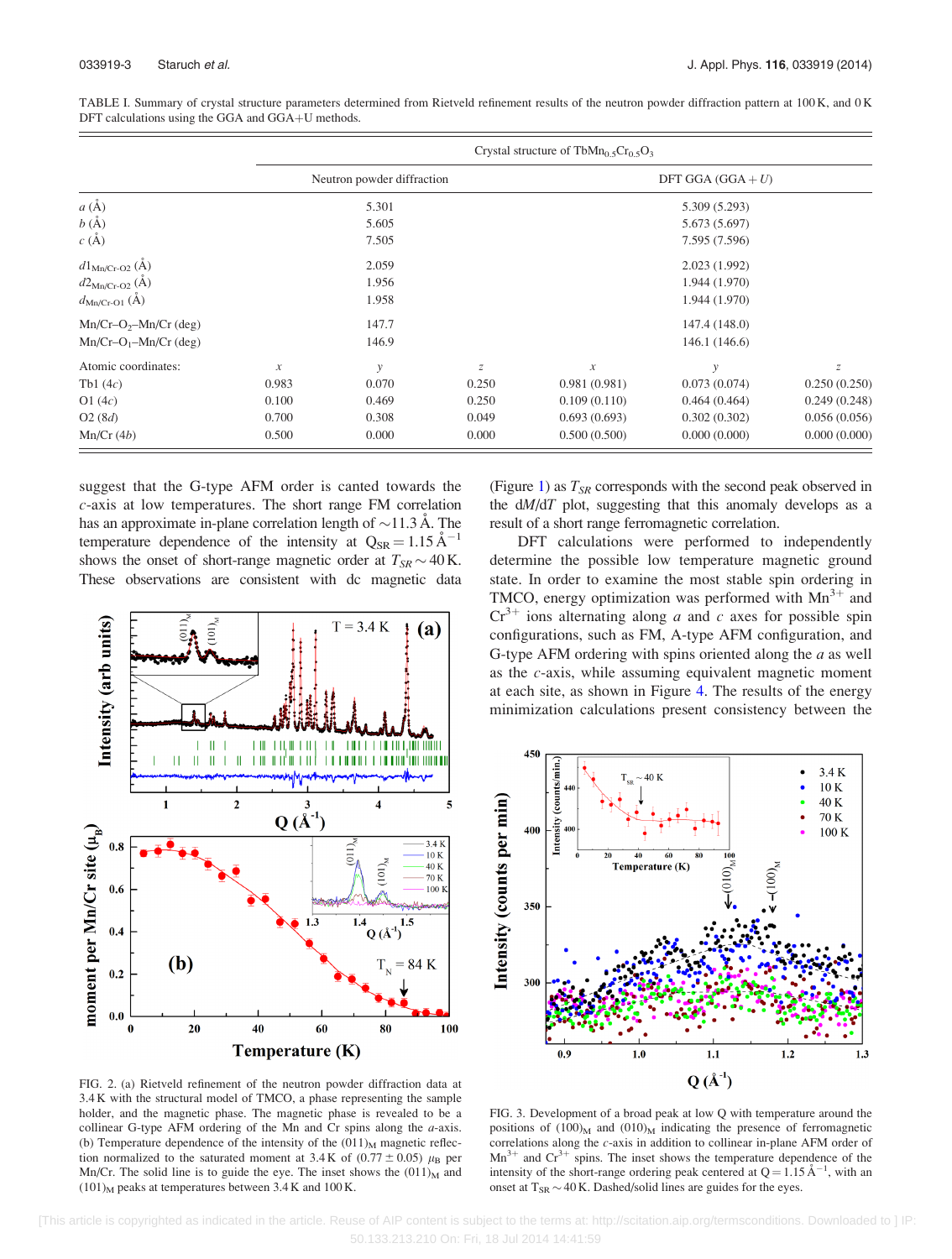<span id="page-3-0"></span>

FIG. 4. DFT based energy optimization results for various spin arrangements in TbMn<sub>0.5</sub>Cr<sub>0.5</sub>O<sub>3</sub>. The magnetic structure of Mn<sup>3+</sup>/Cr<sup>3+</sup> below  $T_N$ in the material as determined by neutron diffraction and DFT calculations is also shown in the inset. The structure shows equivalent moments at the B magnetic site that are ordered as a G-type antiferromagnet with spins along the a-axis. An additional short range ferromagnetic correlation develops below  $T_{SR}$  resulting in a canted spin-structure.

 $DFT + U$  and  $DFT + U + SOC$  results and reveal that a G-type collinear AFM spin structure imposed along the a-axis is the most stable magnetic configuration. This result is in agreement with the experimental data.

## **DISCUSSION**

The complete spin configuration in TMCO at 3.4 K is revealed to be G-type AFM order with the Mn/Cr moments at the B-site ordered collinearly along the  $a$ -axis (as shown in Figure 4) with a FM component along the  $c$ -axis resulting in a canted orientation. This type of magnetic structure has been previously observed in proposed multiferroics EuCrO<sub>3</sub> and  $\text{YCrO}_3$ ,  $^{17,26}$  $^{17,26}$  $^{17,26}$  In TbMnO<sub>3</sub>, utilizing neutron diffraction, the magnetic configuration was described with an incommensurate wave vector  $k_M = (0, q, 0)$ , where  $q \sim 0.28$  below the ferroelectric transition temperature,  $T_{lock}$ ,  $\frac{5,27}{5}$  $\frac{5,27}{5}$  $\frac{5,27}{5}$  No characteristic Bragg peaks associated with this ordering wave vector were detected in the present sample. The expected spin configuration for pure  $TbCrO<sub>3</sub>$  is G-type AFM with moments aligned along the c-axis and canted along  $a$ -axis.<sup>17,18</sup> This model is clearly not consistent with the data for present TMCO sample. Therefore, the possibility of phase coexistence with Mn-rich and Cr-rich regions is disregarded for the present TMCO sample and a c-axis canted collinear G-type AFM order along the  $a$ -axis is understood to be the global ordering of both Mn and Cr moments. These results are similar to previous neutron diffraction Mn/Cr substitution studies such as those in  $\text{L}a\text{Mn}_{1-x}\text{Cr}_x\text{O}_3$  or  $\text{Nd}\text{Mn}_{1-x}\text{Cr}_x\text{O}_3$ , where for  $x \sim 0.5$ , the coexistence of G-type AFM and FM structure was observed. $28,29$ 

Cation disorder at the B-site has been demonstrated to produce multiferroic behavior not found in the parent compounds. $30,31$  Refinement with the space group *Pbnm* is consistent with disorder of  $Mn^{3+}/Cr^{3+}$  ions in the present TMCO sample that may result in this unique magnetic structure observed in both neutron diffraction data and firstprinciples calculations. Therefore, by adjusting the Mn/Cr ratio, not only can the transition temperature be tuned but also the spin configuration can be altered. The possibility that the multiferroic properties (such as the ferroelectric transition temperature or the direction of the electric polarization) can also be tuned in this manner will be investigated and presented separately in single crystal TbMn<sub>0.5</sub>Cr<sub>0.5</sub>O<sub>3</sub>.

## **CONCLUSIONS**

In summary, the structural and magnetic properties of bulk TbMn<sub>0.5</sub>Cr<sub>0.5</sub>O<sub>3</sub> were determined through bulk magnetization, neutron diffraction, and first-principles calculations. A G-type collinear antiferromagnetic spin configuration, with  $Mn^{3+}$  and  $Cr^{3+}$  moments oriented along the *a*-axis was observed below  $T_N \sim 84$  K. This spin configuration was consistent with energy minimization from first-principles calculations. Short-range ferromagnetic ordering suggesting a canting of moments towards the  $c$ -axis is observed below  $T_{SR}$  ~ 40 K.

The present work leads to an important conclusion that the magnetic structure of TbMn<sub>0.5</sub>Cr<sub>0.5</sub>O<sub>3</sub> is distinct from that of both the end members,  $TbMnO<sub>3</sub>$  and  $TbCrO<sub>3</sub>$ . It has been demonstrated that the transition temperature, spin configuration, and possibly the ferroelectric behavior of TbMn<sub>1-x</sub>Cr<sub>x</sub>O<sub>3</sub> can be tuned by controlling the Mn/Cr ratio. Thus, the engineering of novel multiferroics may be achieved through the modulation of magnetic interactions in well-known rare-earth manganite multiferroic materials through doping.

## ACKNOWLEDGMENTS

The author M.J. is grateful for the financial support from National Science Foundation Grant DMR No. 1310149. The neutron diffraction measurements at the Oak Ridge National Laboratory's High Flux Isotope Reactor were sponsored by the Scientific User Facilities Division, Office of Basic Energy Sciences, U.S. Department of Energy. Computational support by an allocation from XSEDE is also gratefully acknowledged.

- <sup>1</sup>M. Bibes and A. Barthélémy, [Nature Mater.](http://dx.doi.org/10.1038/nmat2189) 7, 425 (2008).<br><sup>2</sup>Ch. Binek and B. Doudin, J. Phys.: Condens. Matter 17, 1.2
- <sup>2</sup>Ch. Binek and B. Doudin, [J. Phys.: Condens. Matter](http://dx.doi.org/10.1088/0953-8984/17/2/L06) 17, L39 (2005).
- <sup>3</sup>T. Kimura, T. Goto, H. Shintani, K. Ishizaka, T. Arima, and Y. Tokura, [Nature](http://dx.doi.org/10.1038/nature02018) 426, 55 (2003).
- <sup>4</sup>T. Goto, T. Kimura, G. Lawes, A. P. Ramirez, and Y. Tokura, *[Phys. Rev.](http://dx.doi.org/10.1103/PhysRevLett.92.257201)* [Lett.](http://dx.doi.org/10.1103/PhysRevLett.92.257201) 92, 257201 (2004).
- <sup>5</sup>S. Quezel, F. Tcheou, J. Rossat-Mignod, G. Quezel, and E. Roudaut, [Physica B](http://dx.doi.org/10.1016/0378-4363(77)90740-9)+[C](http://dx.doi.org/10.1016/0378-4363(77)90740-9) 86–88, 916(1977).
- $^5$ A. Malashevich and D. Vanderbilt, *[Phys. Rev. Lett.](http://dx.doi.org/10.1103/PhysRevLett.101.037210)* 101, 037210 (2008).
- <sup>7</sup>C. Jia, S. Onoda, N. Nagaosa, and J. Han, *[Phys. Rev. B](http://dx.doi.org/10.1103/PhysRevB.74.224444)* **74**, 224444 (2006). N. Zhang, Y. Y. Guo, L. Lin, S. Dong, Z. B. Yan, X. G. Li, and J.-M. Liu,
- [Appl. Phys. Lett.](http://dx.doi.org/10.1063/1.3636399) 99, 102509 (2011). <sup>9</sup>M. Staruch, G. Lawes, A. Kumarasiri, L. F. Cotica, and M. Jain, [Appl.](http://dx.doi.org/10.1063/1.4792526)
- [Phys. Lett.](http://dx.doi.org/10.1063/1.4792526) 102, 062908 (2013). <sup>10</sup>N. Abe, K. Taniguchi, H. Sagayama, H. Umetsu, and T. Arima, [Phys. Rev.](http://dx.doi.org/10.1103/PhysRevB.83.060403) **B** 83, 060403 (2011).
- $B$  83, 060403 (2011).<br><sup>11</sup>V. Cuartero, J. Blasco, J. García, J. Stankiewicz, G. Subías, J. A Rodriguez-Velamazán, and C. Ritter, [J. Phys.: Condens. Matter](http://dx.doi.org/10.1088/0953-8984/25/19/195601) 25, 195601 (2013).<br><sup>12</sup>V. Cuartero, J. Blasco, J. García, S. Lafuerza, G. Subías, J. A Rodriguez-
- Velamazán, and C. Ritter, J. Phys.: Condens. Matter 24, 455601 (2012).
- $13F.$  Hong, Z. Cheng, H. Zhao, H. Kimura, and X. Wang, [Appl. Phys. Lett.](http://dx.doi.org/10.1063/1.3632061) 99, 092502 (2011).